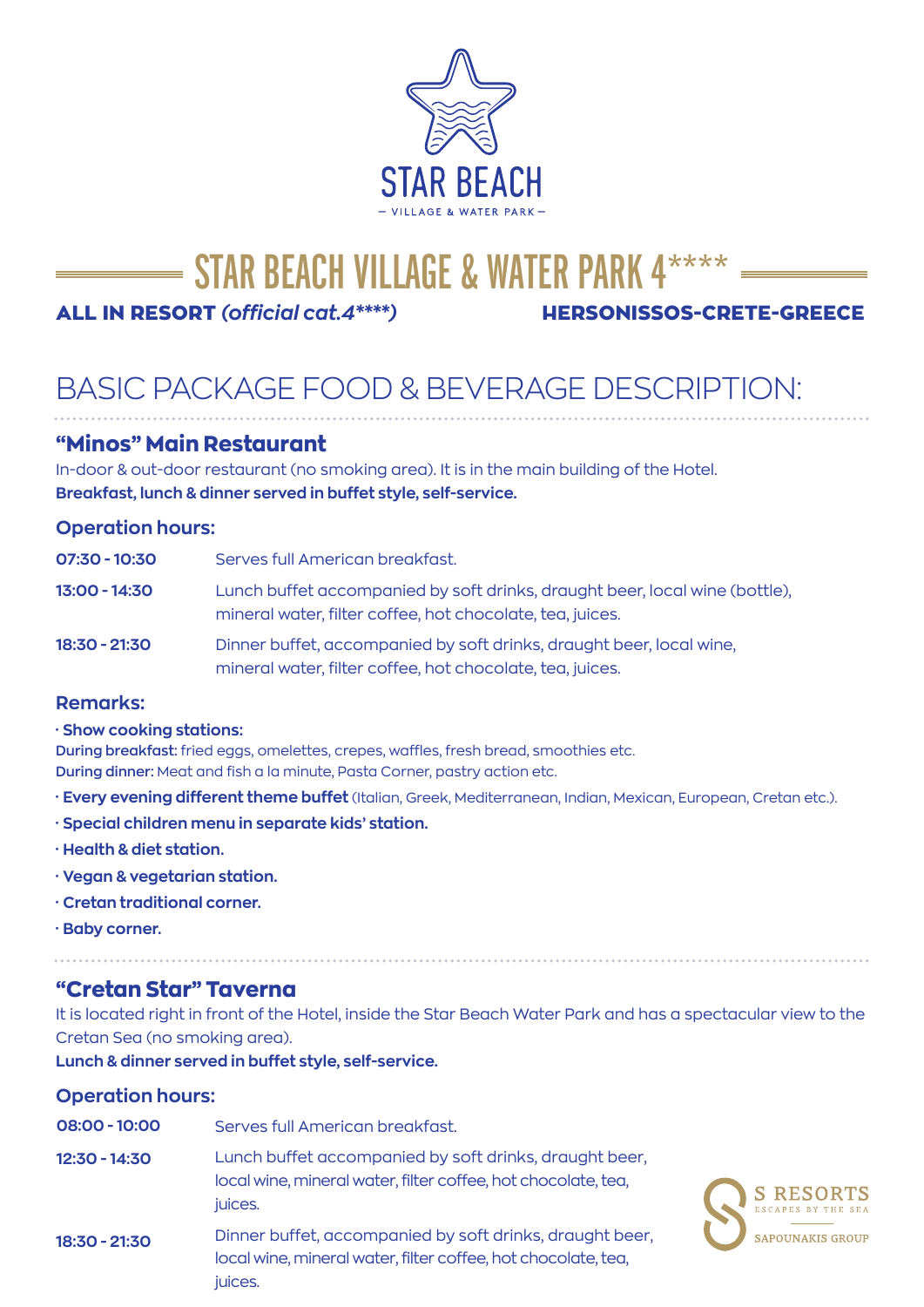

#### **Remarks:**

#### **· Show cooking stations:**

**During breakfast:** fried eggs, omelettes, crepes, waffles, fresh bread, smoothies etc.

**During lunch & dinner:** Meat and fish a la minute, Pasta Corner, fresh grill, freshly made pizza, fresh burgers, gyros & doner.

- **· Once a week BBQ night.**
- **· Once a week fish & sea-food night.**
- **· Once a week Cretan traditional night.**
- **· Cretan traditional corner.**
- **· Special children menu in separate kids' station.**
- **· Baby corner.**

*Guests must pre-book their dinner at least one day before.*

# **"Asian Star" Chinese & Japanese Restaurant**

It is located at the east side of the Hotel, right in front of the family area of the Water Park (no smoking area). **Dinner in buffet style.**

#### **Operation hours:**

**18:30 - 21:30** Dinner buffet, accompanied by soft drinks, draught beer, local wine, mineral water, filter coffee, hot chocolate, tea, juices.

#### **Remarks:**

#### **Show cooking stations:**

Traditional Asian food (Chinese, Japanese, and Thai) cooked fresh every evening. *Guests must pre-book their dinner at least one day before.*

**"Dionyssos" Pool-Snack Bar**

Out-door Bar (next to the Hotel's swimming pools).

#### **Operation hours:**

**10:00 - 24:00.** It serves filter coffee, hot beverages (espresso, cappuccino and hot chocolate), tea, juices, soft drinks, long drinks, draught beer, as well as local wine and International spirits.

Toasts, sandwiches, burgers, hot-dogs, pommes frites, ice cream, pizza, variety of salads & sorbets are being served between **10:00-18:30.**

### **"Helios" Lobby Bar**

In-door & out-door main bar (in the main building).

#### **Operation hours:**

#### **15:00 – 23:00.**

Serves filter coffee, hot beverages (espresso, cappuccino and hot chocolate), tea, juices, soft drinks, long drinks, draught beer, as well as local wine and international spirits.

**16:00 - 17:30**  "Coffee break" served with assorted pastries.

**17:30 - 19:30** "Champaign time".

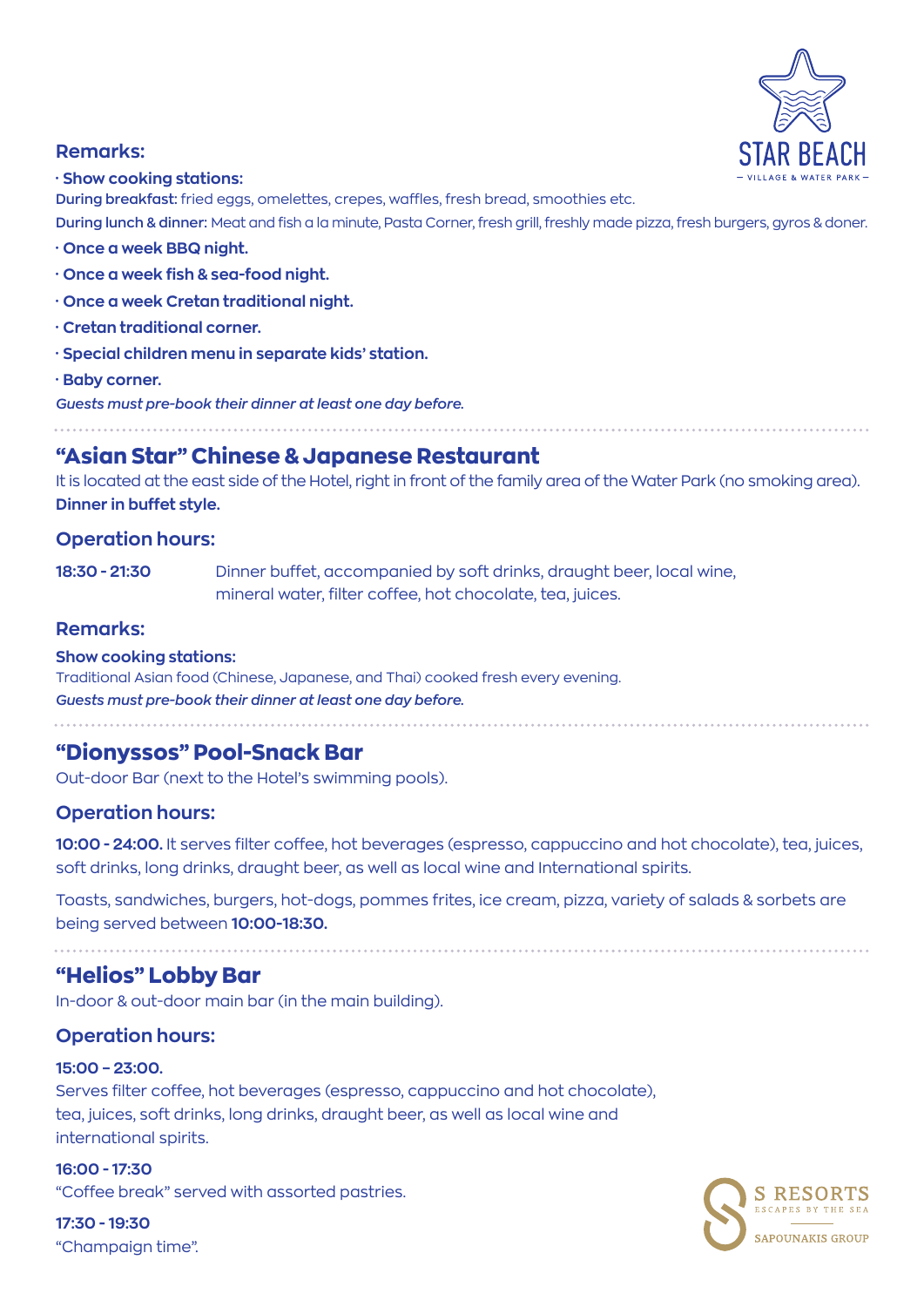

# **Blue star Pool snack bar**

Out-door beach bar (at the west side of the water park, right in front of the sea).

## **Operation hours:**

#### **10:00 – 18:00**

Serves filter coffee, hot beverages (espresso, cappuccino, and hot chocolate), tea, juices, soft drinks, long drinks, draught beer, as well as local wine and international spirits. It also serves toasts, pommes frites, pizza, ice cream & variety of salads in salad bar.

#### **12:00 - 17:00**

wok bar with meat & fish choices from the guests, cooking fresh a la minute.

## **"Thalassa" Beach Bar**

Out-door beach bar (at the east side of the water park, right in front of the sea).

## **Operation hours:**

#### **10:00 – 18:00**

Serves filter coffee, hot beverages (espresso, cappuccino and hot chocolate), tea, mineral water, soft drinks, & draught beer.

## *General Remarks:*

\*Local drinks (ouzo, raki, and brandy), draught beer, long drinks, local red, rose & white wine, international spirits, soft drinks, coffees & juices, are included in the price only during the operation hours of the Hotel's Departments.

\*The operation hours of the open-air Bars & Restaurants can be changed during the day due to weather conditions.

\*The operation of the Water Slides can be changed due to weather conditions.

\*All guests during their stay must wear a special bracelet received only from the Reception Desk upon arrival.

\*Direct access from the Hotel to the Water Park also through our underground passage!